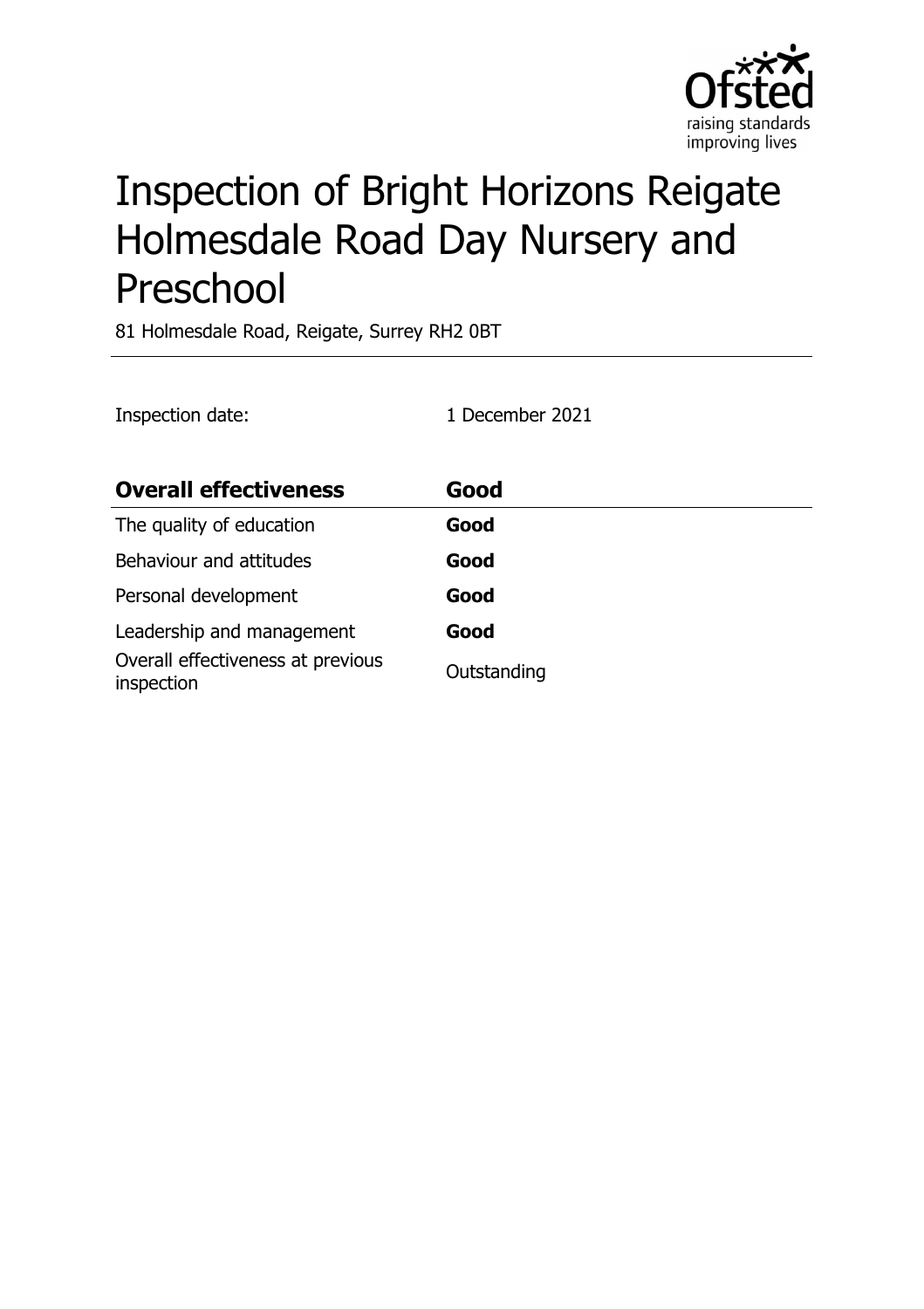

# **What is it like to attend this early years setting?**

#### **The provision is good**

Children feel safe and secure. They arrive happily with their parents and eagerly go off to their base room with staff. Currently, due to the nursery's COVID-19 risk assessment, parents do not enter the building to minimise the risk to health. Children receive good support from staff, for example, babies seek cuddles and reassurance from staff when they need this. Staff know where and how to support children's learning and will adapt their provision and practice to meet the needs of individual children, including those with special educational needs and/or disabilities. This helps children make good progress in their learning and development.

Children play in a stimulating environment, where staff provide a range of interesting activities which motivates children to learn. Children are keen to participate in activities staff provide. Staff make good use of children's engagement to build on their interests and vocabulary. For example, children create their own pictures of a snowman while extending on their understanding of what weather you need to build a snowman and what clothing is needed for the cold weather. Children talk to staff about their feelings and learn to understand their emotions. For example, older children recall their emotions they felt when they went to the doctor or had a birthday.

Communication and language development is supported well among children. Children enjoy the stories, songs and action rhymes they complete with staff. Children develop a love of books and the manager and staff recognise the importance of promoting this as widely as possible. Children enjoy listening to staff as they read them stories. Staff make these exciting and engaging, and they encourage children to share what is happening in the story.

#### **What does the early years setting do well and what does it need to do better?**

- $\blacksquare$  The manager fosters a culture of professional development. Staff state they are well supported and are happy in their roles. They benefit from regular supervision, which supports them to reflect on their practice and improve outcomes for children. The manager recognises the importance of staff wellbeing and has started putting measures in place to reduce the workload for staff.
- $\blacksquare$  The manager is reflective and identifies and implements changes that improve what the nursery provides. She has a clear vision regarding the future development of the nursery. Management and staff tailor the curriculum to meet the needs of the children and give them the skills they need for the next stage of their learning.
- $\blacksquare$  The quality of staff teaching is good. Staff engage children during their play and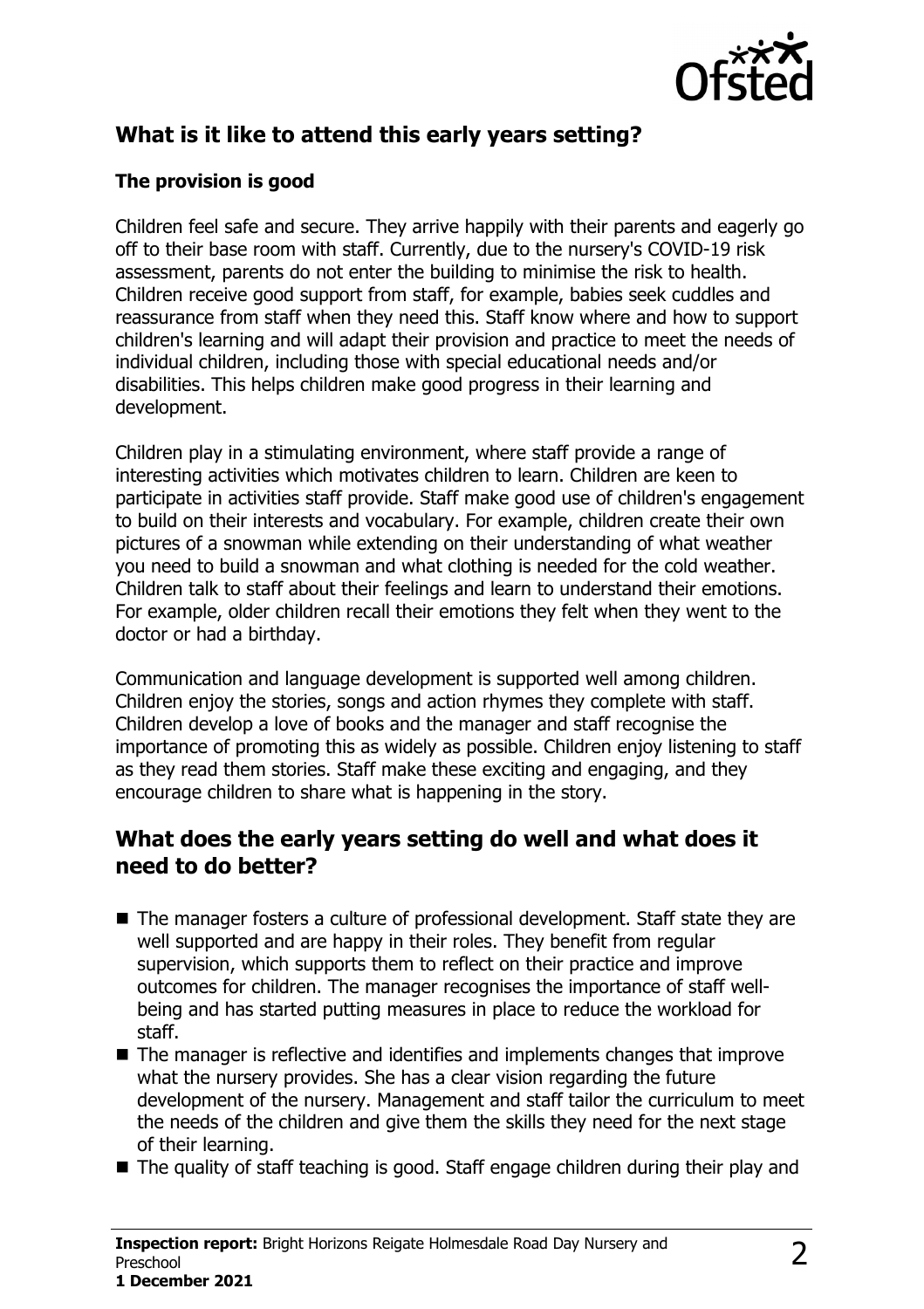

encourage them to share their ideas and views. On occasion, staff did not provide older children with sufficient challenge or encourage their critical thinking skills effectively.

- $\blacksquare$  Staff know the children well and clearly identify where best to support them. All children, including those with special educational needs and/or disabilities, make good progress in their learning. The special educational needs and/or disabilities coordinator works closely with staff, parents and other professionals to ensure children get the required level of support they need. Staff recognise that additional support is beneficial to children and quickly put additional strategies in place. This helps children make the best possible progress.
- $\blacksquare$  Management follow robust recruitment procedures and new staff say that they feel welcomed and are happy with the induction process. They receive an indepth induction when they first start and access regular training. This enables staff to have the required skills to ensure the best outcomes for children.
- During the COVID-19 pandemic, the manager and staff kept in contact with parents and shared ideas with them on how to continue their children's learning at home. Parents share how this helps them discuss with children what they have done at nursery.
- $\blacksquare$  Children behave well, they understand what staff expect of them and engage in activities enthusiastically. Staff role model good manners, saying please and thank you, and praise the children when they are kind and helpful.
- The on-site chef prepares healthy and nutritious home-cooked meals and snacks. Staff use mealtimes and cooking sessions to discuss with children about healthy eating and good oral hygiene. There are clear processes staff follow to ensure that children's dietary requirements are met. In some rooms, staff closely follow good hygiene practices. However, at times, some staff do not rigorously follow these or act as consistently positive role models for children. For example, by not washing their hands after touching a shoe and then serving food.

# **Safeguarding**

The arrangements for safeguarding are effective.

Staff understand their role and responsibilities to safeguard children. They demonstrate a good understanding of the different kinds of abuse, including wider safeguarding issues, and how and where to report these concerns to. All staff have completed safeguarding training and the management team ensure that staff keep their knowledge up to date. The manager, who is the designated safeguarding lead, ensures that staff are suitable to work with children. She is confident about what to do if there is an allegation against a member of staff or a concern for a child's welfare. Any complaints are taken seriously and appropriately dealt with. The manager and staff complete risk assessments to minimise and remove any potential hazards to enable children to play in safety.

# **What does the setting need to do to improve?**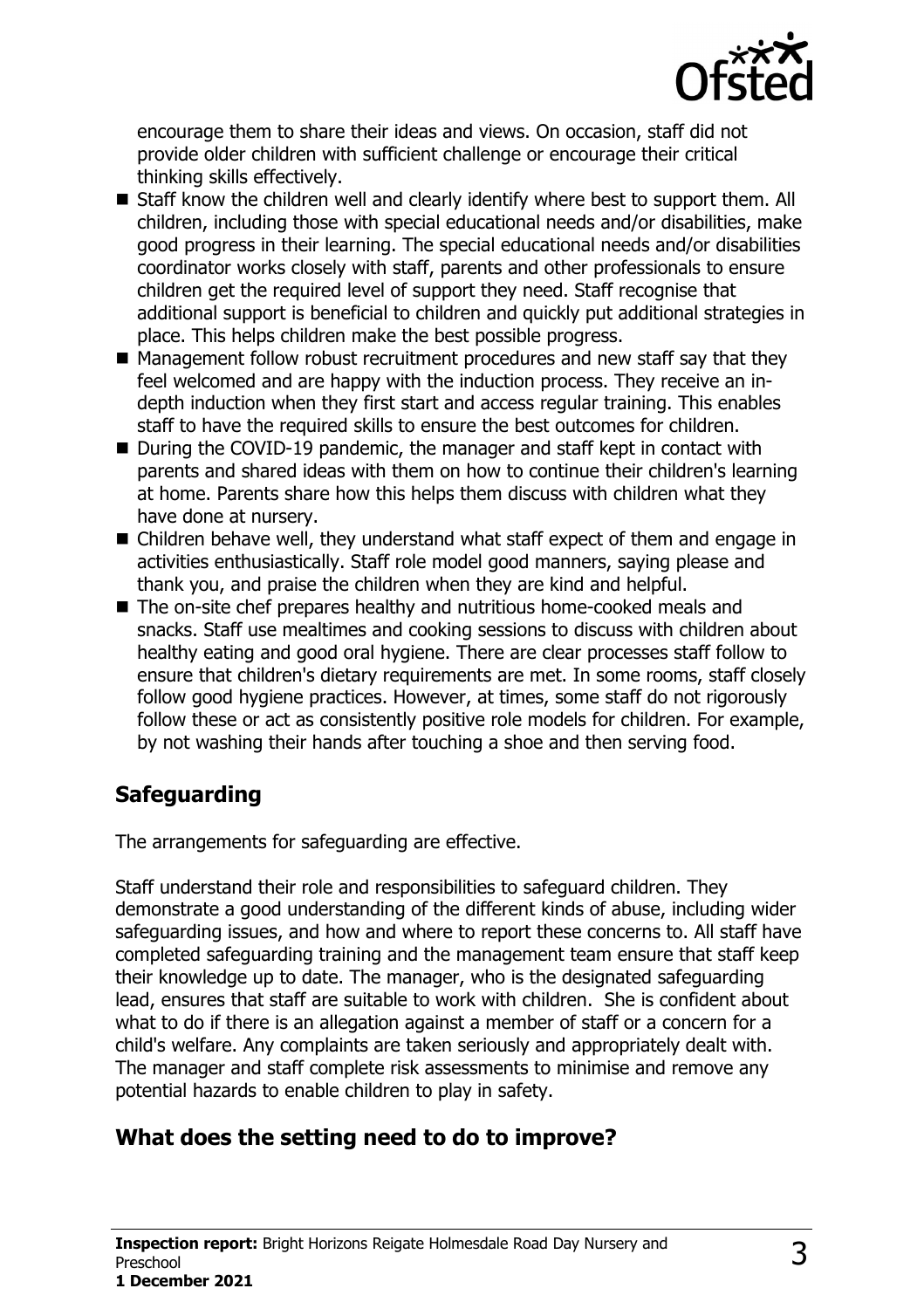

#### **To further improve the quality of the early years provision, the provider should:**

- $\blacksquare$  promote greater consistency in how staff implement good hygiene practices and support children's understanding of how to keep themselves safe
- $\blacksquare$  provide older children with a greater level of challenge during activities to further extend their ongoing learning.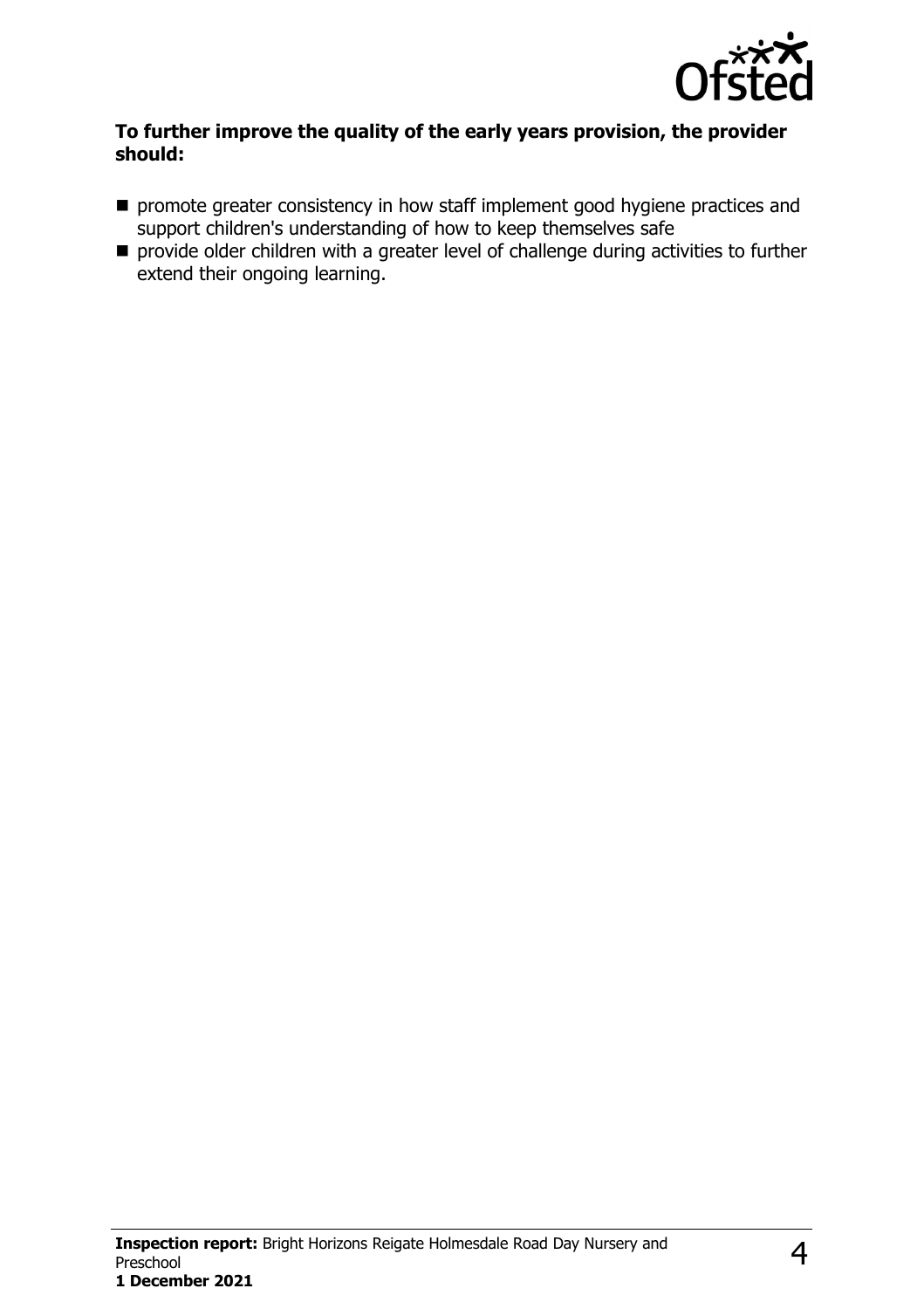

| <b>Setting details</b>                              |                                                                                      |
|-----------------------------------------------------|--------------------------------------------------------------------------------------|
| Unique reference number                             | EY281377                                                                             |
| <b>Local authority</b>                              | Surrey                                                                               |
| <b>Inspection number</b>                            | 10128587                                                                             |
| <b>Type of provision</b>                            | Childcare on non-domestic premises                                                   |
| <b>Registers</b>                                    | Early Years Register, Compulsory Childcare<br>Register, Voluntary Childcare Register |
| Day care type                                       | Full day care                                                                        |
| Age range of children at time of<br>inspection      | $0$ to 4                                                                             |
| <b>Total number of places</b>                       | 109                                                                                  |
| Number of children on roll                          | 56                                                                                   |
| Name of registered person                           | <b>Bright Horizons Family Solutions Limited</b>                                      |
| <b>Registered person unique</b><br>reference number | RP901358                                                                             |
| <b>Telephone number</b>                             | 01737 309075                                                                         |
| Date of previous inspection                         | 21 January 2016                                                                      |

### **Information about this early years setting**

Bright Horizons Reigate Holmesdale Road Day Nursery and Preschool originally registered in 1997 and re-registered in 2004. It is part of Bright Horizons Family Solutions Limited. It operates from Reigate in Surrey, close to Reigate railway station. The nursery opens from 7.30am to 6.30pm Monday to Friday throughout the year. It closes for a week at Christmas and for bank holidays. The nursery receives funding to provide free early education for children aged two, three and four years. There are 22 staff; of these, 10 hold early years qualifications, three hold level 6 qualifications, two of whom have early years teacher status, five hold level 3 qualifications, two hold level 2 qualifications and 10 staff are unqualified.

## **Information about this inspection**

**Inspector**

Shona Allerton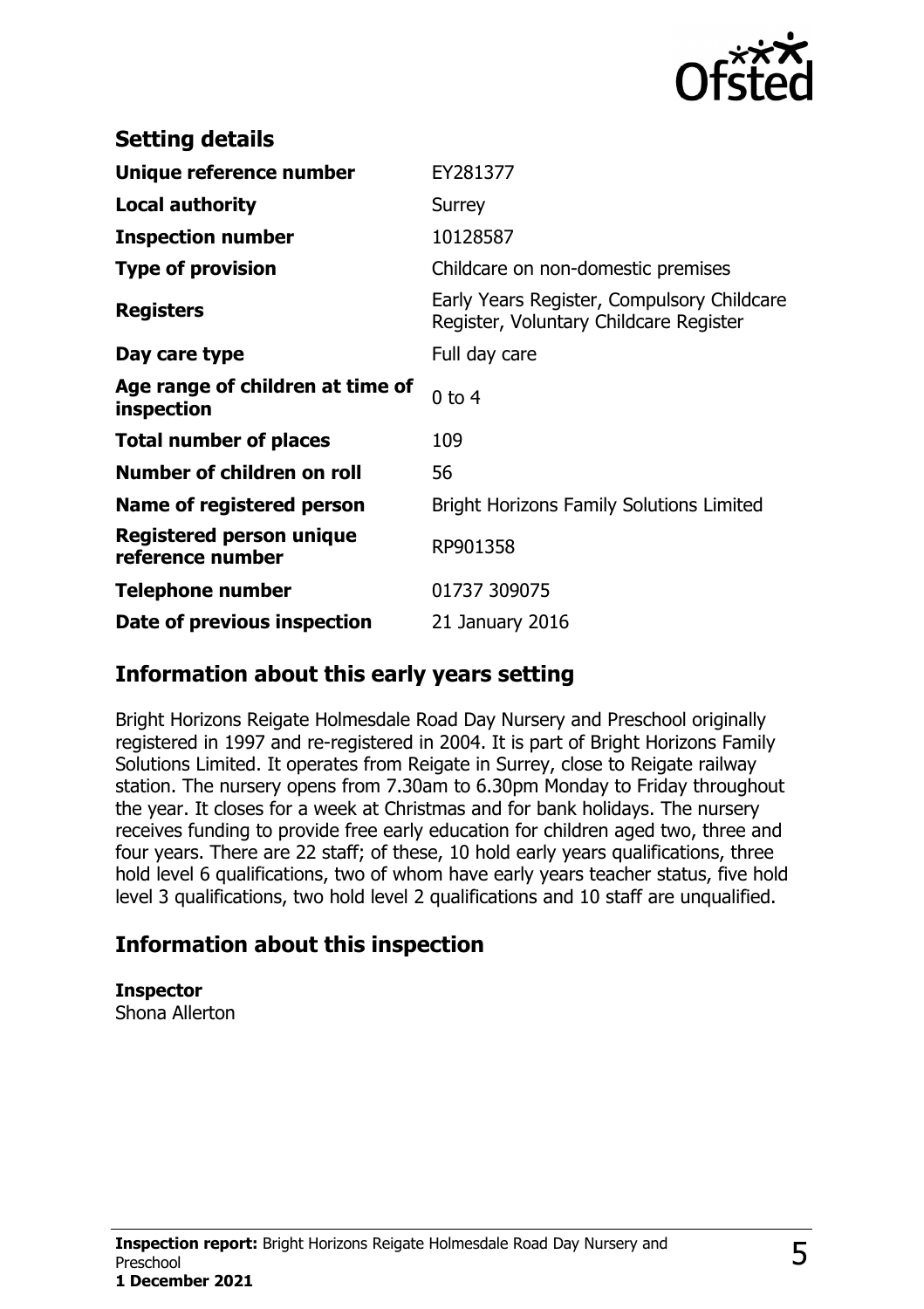

#### **Inspection activities**

- $\blacksquare$  This was the first routine inspection the provider received since the COVID-19 pandemic began. The inspector discussed the impact of the pandemic with the provider and has taken that into account in the evaluations of the provider.
- $\blacksquare$  The manager and the inspector completed a learning walk together of all areas of the nursery and discussed the curriculum and what staff want children to learn.
- $\blacksquare$  The inspector talked to staff at appropriate times during the inspection and took account of their views.
- The inspector observed the quality of education being provided, indoors and outdoors, and assessed the impact this was having on children's learning.
- $\blacksquare$  The inspector carried out a joint observation of a group activity with the manager, and discussed how effective the implementation met the learning intention.
- $\blacksquare$  The inspector spoke to parents during the inspection and took account of their views.
- The inspector looked at relevant documentation and reviewed a sample of staff documentation, including supervision records.

We carried out this inspection under sections 49 and 50 of the Childcare Act 2006 on the quality and standards of provision that is registered on the Early Years Register. The registered person must ensure that this provision complies with the statutory framework for children's learning, development and care, known as the early years foundation stage.

If you are not happy with the inspection or the report, you can [complain to Ofsted](http://www.gov.uk/complain-ofsted-report).